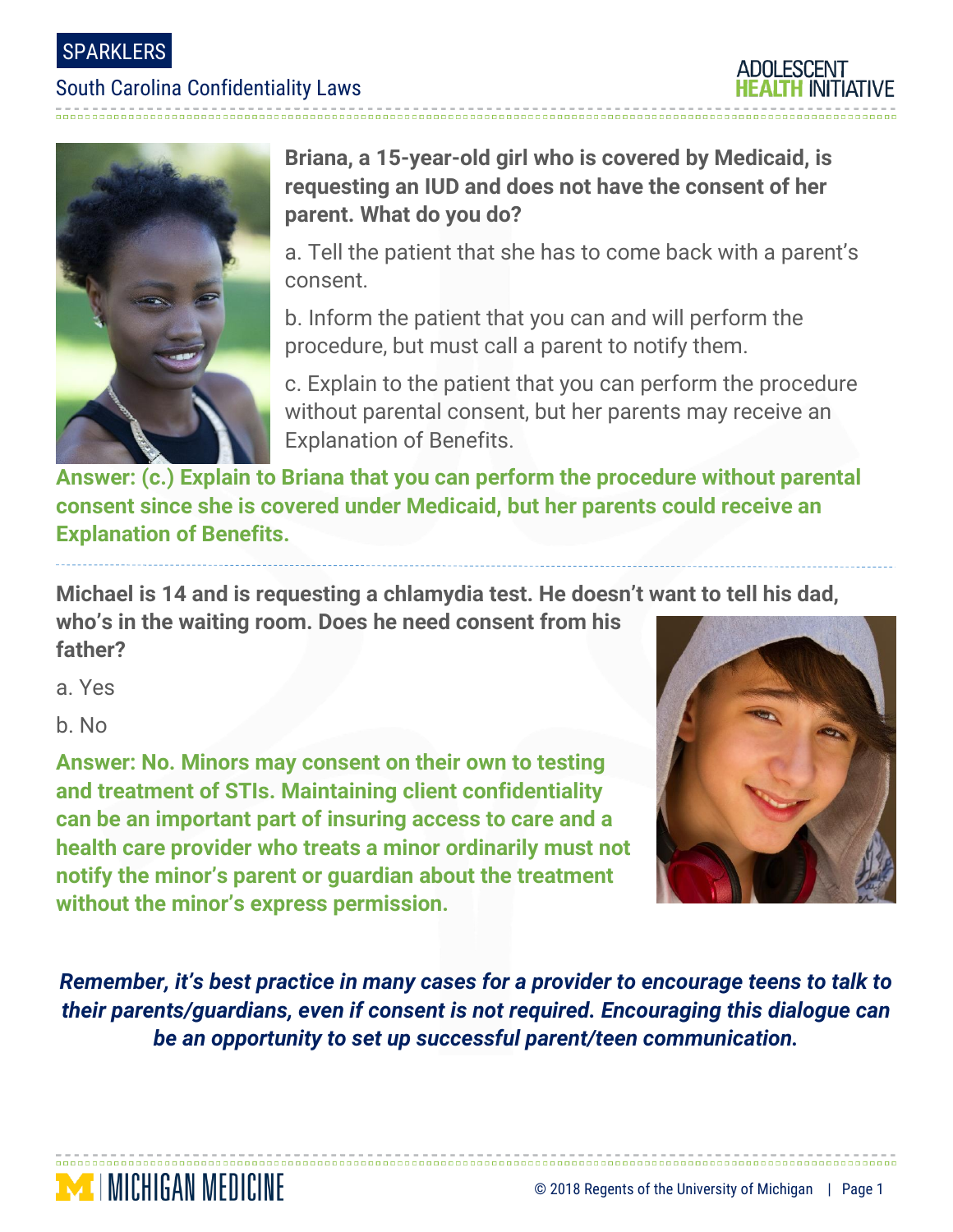**SPARKLERS** 

### South Carolina Confidentiality Laws





**Jade is 16 years old. Can she receive a pregnancy test AND prenatal care without her parents' consent?**

- a. Yes
- b. No

**Answer: Yes. Minors have the right to pregnancy testing and prenatal care other than abortion without parent/guardian consent.**

**Which of these options below DO NOT require parental consent for a teen living with her parents?**

- a. HPV vaccine
- b. ADHD medication for a 13 year-old
- c. Treatment for substance abuse

**MINICHIGAN MEDICINE** 

d. Admission to an inpatient mental health facility

**Answer: (c.) Minors may consent to outpatient treatment of controlled substances or alcohol. All other options require a parent's consent.** 

*Remember, it's best practice in many cases for a provider to encourage teens to talk to their parents/guardians, even if consent is not required. Encouraging this dialogue can be an opportunity to set up successful parent/teen communication.*